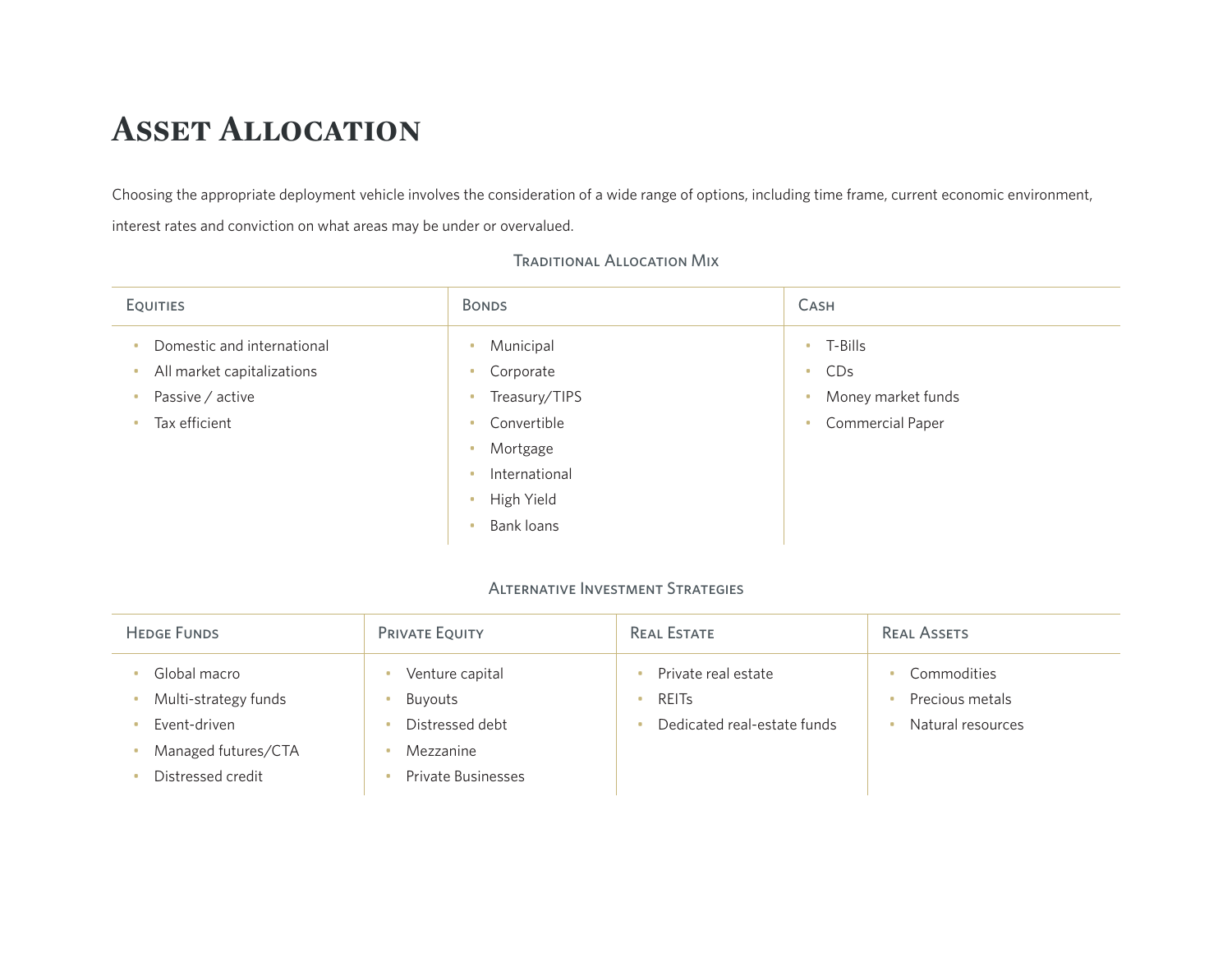## **Fee Sensitivity and Negotiation**

Our team adheres to a transparent fee structure through an annualized flat rate for our services & advice. In this arrangement, our team's compensation is aligned with the performance of the assets that we manage on your behalf. There are no commissions, placement fees or any economic benefit for us to choose one product over another.

If it is determined that engaging an outside manager is the best option for a particular part of your portfolio, it is our duty as a fiduciary to ensure that their fee is competitive. We leverage both the size of our team and the HighTower Partnership to negotiate the lowest management fee possible.